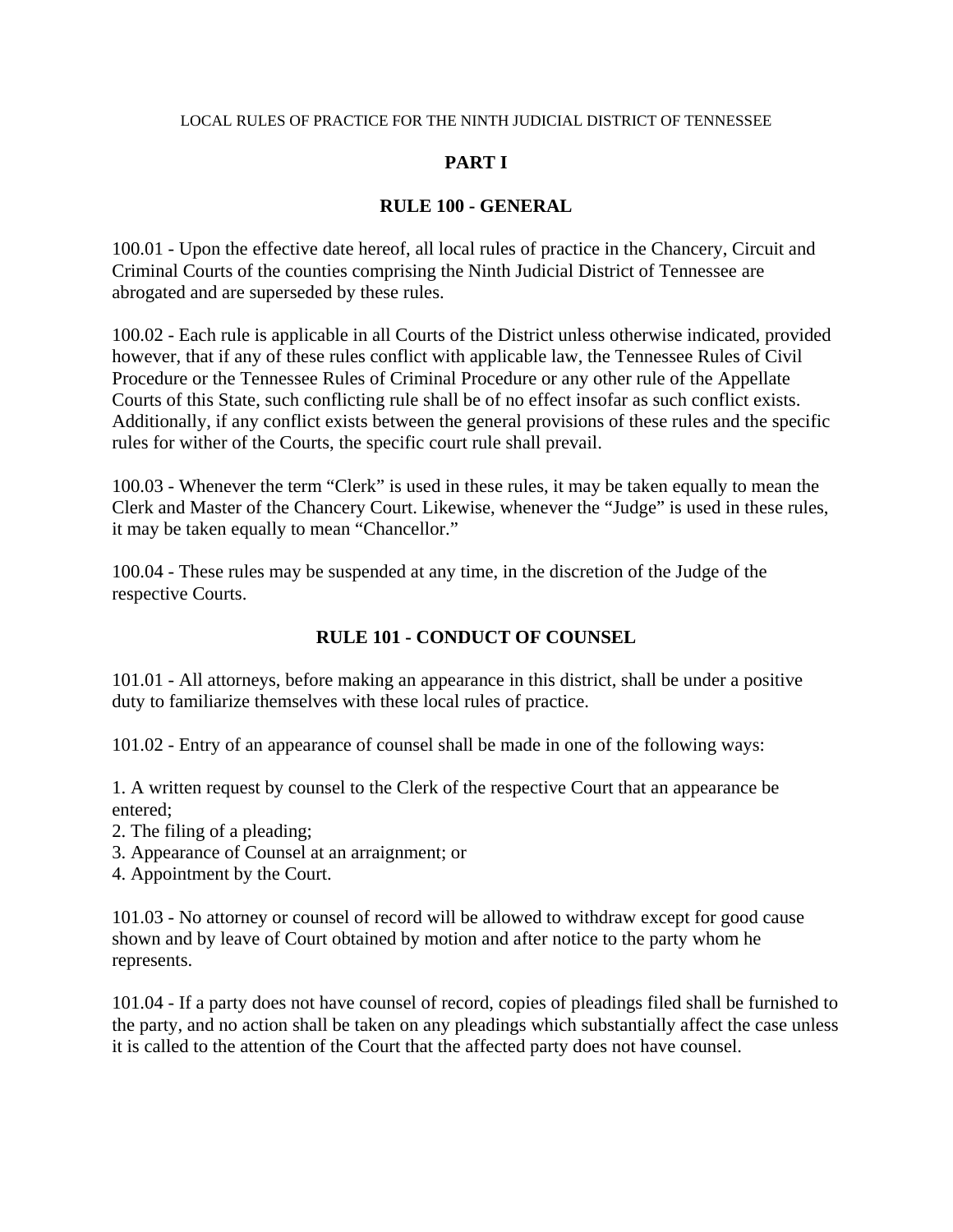101.05 - (A). During trial, counsel shall not exhibit familiarity with witnesses, jurors or opposing counsel, and the use of the first names for adults shall be avoided. During opening statements and final arguments, no juror shall be addressed individually by name.

(B). Bench conferences shall be requested only when absolutely necessary in aid of a fair trial.

(C). Counsel shall refrain from interrupting the Court or opposing Counsel until the statement being made is fully completed, except when absolutely necessary to protect the interest of the client and should respectfully await the completion of the Court's statement or opinion before undertaking to point out objectionable matters. When objection is made to a question asked a witness, counsel should refrain from asking the witness another question until the Court has had an opportunity to rule on the objection.

(D). Counsel should instruct all witnesses called by him or her, that when an objection is made, the witness should not answer the question until the objection is ruled upon by the Court and an answer is permitted.

(E). Attorneys shall stand while examining witnesses, or addressing the jury or the Court, but in no event shall they stand or position themselves in such a manner as to make visible to the jury, notes, photos, or any other material not introduced into evidence.

(F). No attorneys, parties or witnesses shall engage in any conversation with any juror until his or her service has ended. No other person shall engage in any conversation with any juror about a pending case until the case is concluded and the Court releases the jurors.

(G). During representation of matters in open Court, counsel shall refrain from addressing opposing counsel, but direct all comments and questions to the Court.

(H). All Motions to Dismiss, Motions for Directed Verdict or any other Motion which goes to the merits of the case shall be made in the absence of the jury.

(I). Consultations between counsel, counsel and their clients or any other person, and bench conferences shall be made in a manner as to be completely inaudible to the jury. In addition, counsel should instruct their clients that no sounds audible to the Court or jury nor inappropriate gestures are to be made during the trial.

(J). Neither counsel nor a party to a pending action shall contact the Judge before whom a case is pending about the merits of the case unless a bona fide emergency exists, except by letter or orally with other counsel of record present. A copy of all such letters shall be sent to counsel of record and a copy sent to the Clerk for filing. While a trial is in progress, all matters and discussions regarding the case will be held in open Court with adversary counsel present unless the Court deems a chamber hearing appropriate to attain the ends of justice. Counsel for all parties must be present during chamber hearing or conferences.

(K). All attorneys shall conduct themselves in a proper manner in accordance with the Code of Professional Responsibility as adopted and promulgated by the Tennessee Supreme Court. They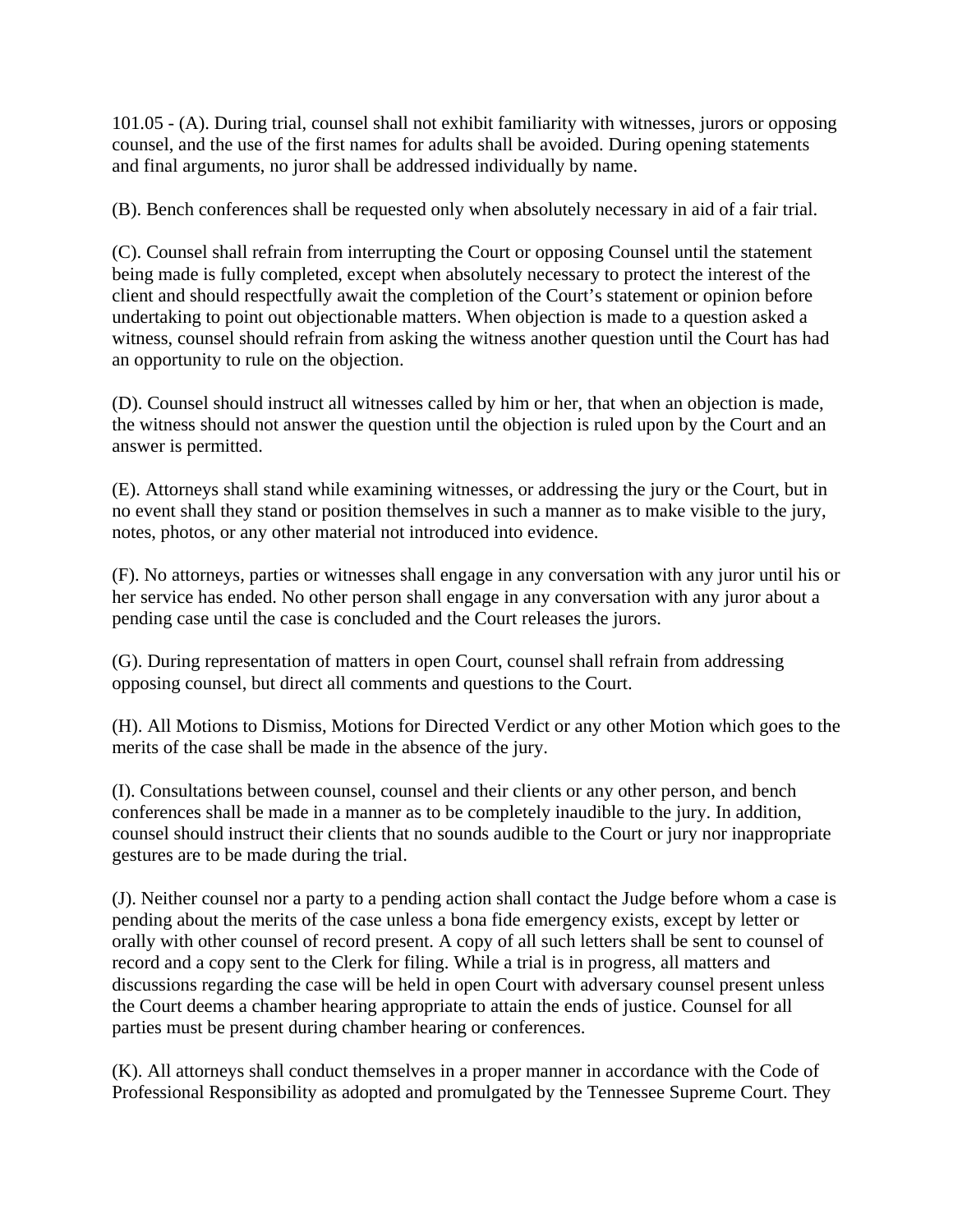shall, at all times, be courteous to the Court, other counsel, witnesses and all other officers of the Court. All other officers of the Court will conduct themselves in such a manner as to assist the Court in the orderly, efficient and economical operation of the court.

(L). Only attorneys authorized to practice in the Courts of this state will be permitted to make a Court appearance except as otherwise provided by Rule of the Supreme Court. Docket soundings shall be considered a Court appearance and paralegals and other non-attorney personnel **will not** be permitted to participate.

### **RULE 102 - COURT SESSIONS**

102.01 - Regular sessions of the respective Courts shall be held in the various counties of the Judicial District as set out in Appendix A hereto. The Court will open promptly at the appointed time and all attorneys, parties and witnesses shall be expected to appear on time.

102.02 - Judges of the respective Court within the Judicial District or from any other district may interchange with one another at any time, in accordance with applicable law, and no notice to the parties or counsel shall be required.

### **RULE 103 - FILING AND SERVICE OF PAPERS**

103.01 - (A). All papers, including pleadings, motions, briefs and proposed judgments and orders shall be filed with the clerk. Papers should not be mailed to or left with the judge except under unusual circumstances and unavailability of the clerk. The clerk will present all proposed orders for signature at the earliest possible date. All notices of non-suit in civil cases shall be accompanied by a brief order for entry on the minutes of the Court.

(B). All papers except those signed by all parties or their counsel must contain a certificate of service which must reflect the date of service and the name of the person or persons served. The clerk may refuse to file papers which do not contain a certificate which complies with these rules and all applicable rules of Civil, Criminal and Appellate Procedure.

(C). All papers filed with the Clerk or the Court must bear the individual signature and a legible name and address of the attorney (including their Board of Professional Responsibility Number) or party filing the documents.

(D). Unless the Court directs otherwise, attorneys for the prevailing parties will prepare Orders for entry by the Court. Orders that contain a recitation of a hearing shall, when submitted to the Court, state the date of hearing. Orders containing blank spaces may be returned to counsel. All orders shall be submitted, when possible, to opposing counsel for approval as to form and content. All orders must be filed with the Clerk and served on opposing counsel within ten (10) days following the day the ruling is made by the Court. If orders are not timely filed, a showcause order may issue and be served on counsel, or the court may require a transcript of the evidence or statement of the evidence to be submitted with the proposed order; or if no transcript is available, may, in its discretion, grant a new trial and tax all accrued costs personally to the attorney or attorneys responsible for the delay.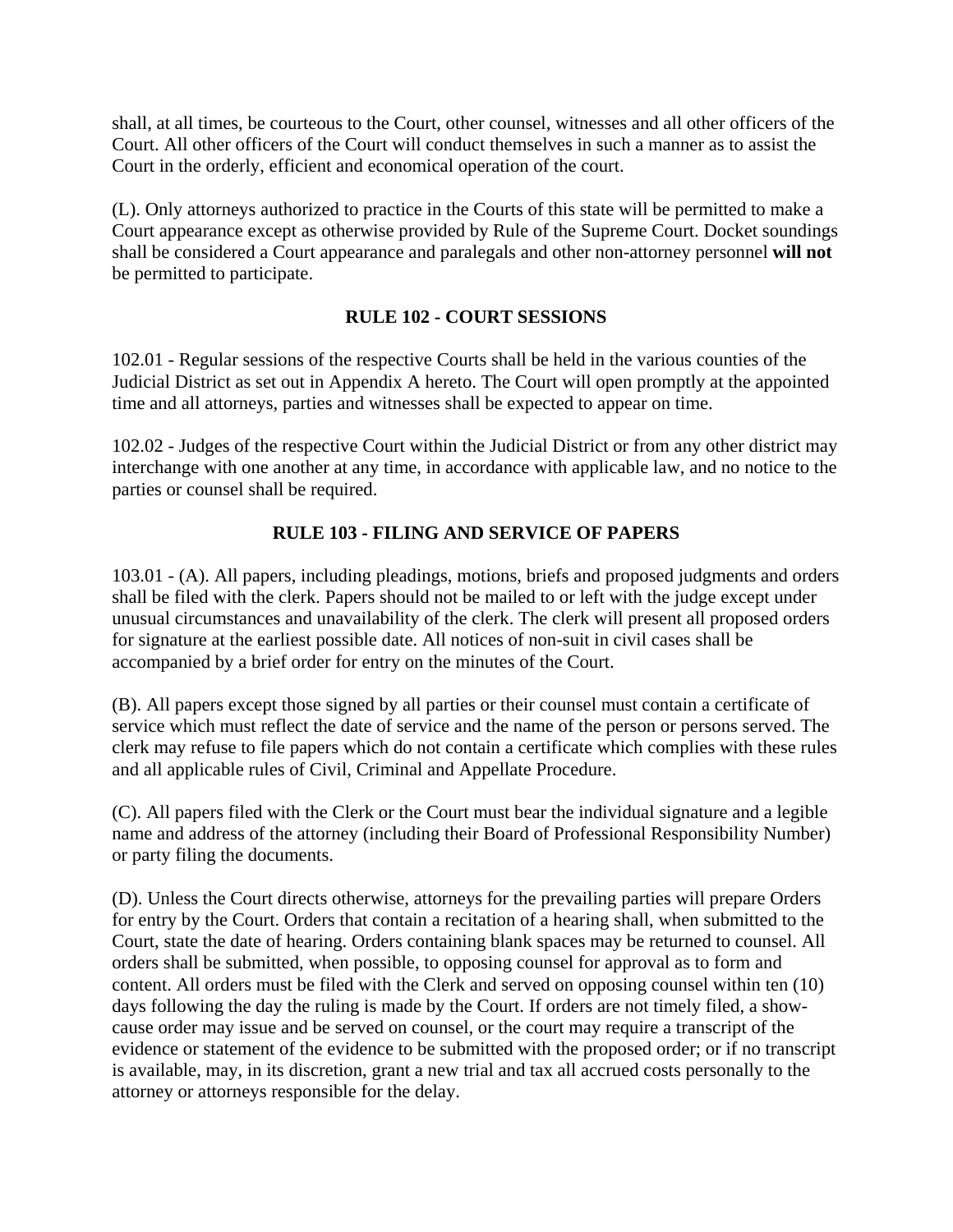(E). Orders in contested matters containing only the signature of the attorney preparing the order will not be entered immediately but will be held by the Clerk for five (5) days. When opposing counsel receives a copy of a proposed order, he shall notify the Clerk immediately, in writing, if he has any objection to the order. If the Clerk receives no objection within the five (5) day period, the order will be submitted to the Judge for signature. Where there is a disagreement as to the terms of the order, each party will submit a proposed order and serve opposing counsel with a copy of same.

(F). In all cases which are heard ex parte or where is no opposing counsel, the party which calls the case for hearing shall submit at the time of hearing the original and one copy of a proposed order. Unless advance court approval is obtained, the Court may refuse to hear any case in which no proposed order is submitted.

# **RULE 104 – DEPOSITIONS AND INTERROGATORIES**

104.01 - (A). Video depositions shall be taken and/or used only in strict compliance with the Tennessee Rules of Civil Procedure.

(B). Any party offering a video deposition into evidence shall make adequate preparations for stopping the recording at the appropriate time, if objections are made, and for eliminating portions of the depositions which the Court finds to be inadmissible. The party shall also take adequate steps to insure that the deposition is presented in such a fashion as preclude unnecessary disruption of the trial.

(C). Interrogatories shall be so arranged that after each separate question or sub-part, there shall appear a blank space, reasonably calculated to enable the answering party to have the answer typed in. The party submitting the interrogatories shall serve and leave with the person to whom the interrogatories are directed the original and two (2) copies. The party to whom the interrogatories are directed shall answer each interrogatory in the space provided, using additional pages, if necessary, and thereafter, shall serve a copy of same upon the party propounding the interrogatories and file the original with the Clerk of the Court.

(D). A party objecting to written interrogatories shall set forth each interrogatory to which an objection is made, followed by his objection and the reason therefore.

(E). A party objecting to answers shall set forth each answer to which an objection is made and the interrogatory to which it relates, followed by his objection and the reasons therefore.

(F). Interrogatories shall be limited to thirty (30) in number and each sub-part shall be considered a separate interrogatory for the purpose of this rule.

# **RULE 105 – COURT RECORDS**

105.01 - (A). All papers and records of the Court shall, at all times, be under the custody and control of the respective clerk. The Clerks may allow inspection of files and records in his office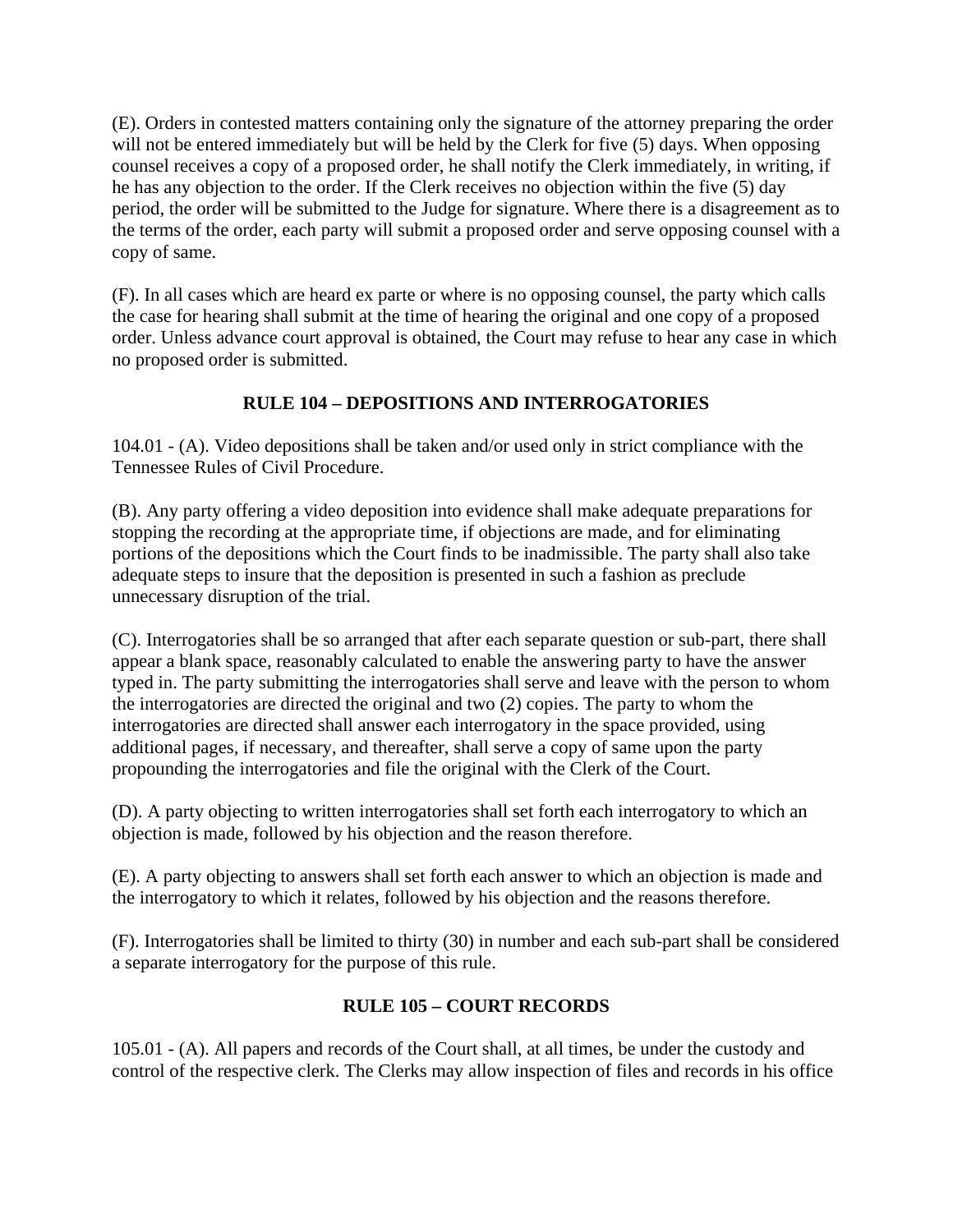by an interested party or as provided by law. The clerks shall not permit files and records to be removed from his office except as hereinafter provided.

(B). No files or records shall be withdrawn from the Clerk's office except by a Judge of the Court or by an attorney authorized to practice in the Court and then only after first obtaining permission from the Clerk and furnishing the Clerk with a receipt therefore. No other person shall be permitted to withdraw a file from the clerk's office but the Clerk may duplicate any part of a file for any person interested in a case, upon payment by such a person of the reasonable costs of duplication.

(C). Files withdrawn from the Clerk's office shall be returned within ten (10) calendar days and the Clerk shall immediately, upon return of the file, cancel the receipt. If a file is not returned in accordance with this rule, the Clerk is authorized to reconstruct the file in accordance with applicable law, at the cost of the party who is chargeable with the file.

(D). Nothing in this rule shall be construed as allowing or permitting the inspection or duplication of records required by law to be kept confidential.

# **RULE 106 – DOMESTIC RELATIONS**

106.01 - (A). Divorce cases (except for uncontested cases) will be tried only during regular sessions of Court, however, such cases will not stand for trial until the expiration of sixty (60) days from the date of the case is at issue.

(B). In all cases where the Court is required to make or approve an Order for child support, both parties shall prepare and file a statement showing the gross income of each party and all deductions therefrom and each statement shall also include a computation of child support as required by the applicable child support guidelines. Each party seeking to have the Court deviate from applicable child support guidelines shall also prepare and file a statement of income and expenses together with a brief statement of each factor upon which the party relies as a basis for deviating from the guidelines. Computations of child support shall conform to any forms which be adopted by the State of Tennessee. When a case comes on for hearing ex parte, only the party present at the hearing shall be required to prepare and file the statements necessary to determine the appropriate amount of child support.

(C). In all contested cases involving division of assets or a demand for alimony, including petitions to increase or reduce court ordered obligations, each party shall prepare a financial statement and shall exchange the required financial statements with adverse counsel not less than twenty (20) days prior to trial. Not less than ten (10) days before trial, attorneys for the parties (or the parties themselves if not represented by counsel) shall meet, with parties either in attendance or available for immediate consultation, for the purpose of reconciling the two (2) financial statements and preparing a master financial statement.

The master financial statement shall contain a listing of all of the assets claimed by each party to be marital property and separate, non-marital property; assets which are claimed to be missing and unaccounted for; the values assigned by each of the parties to each asset. The master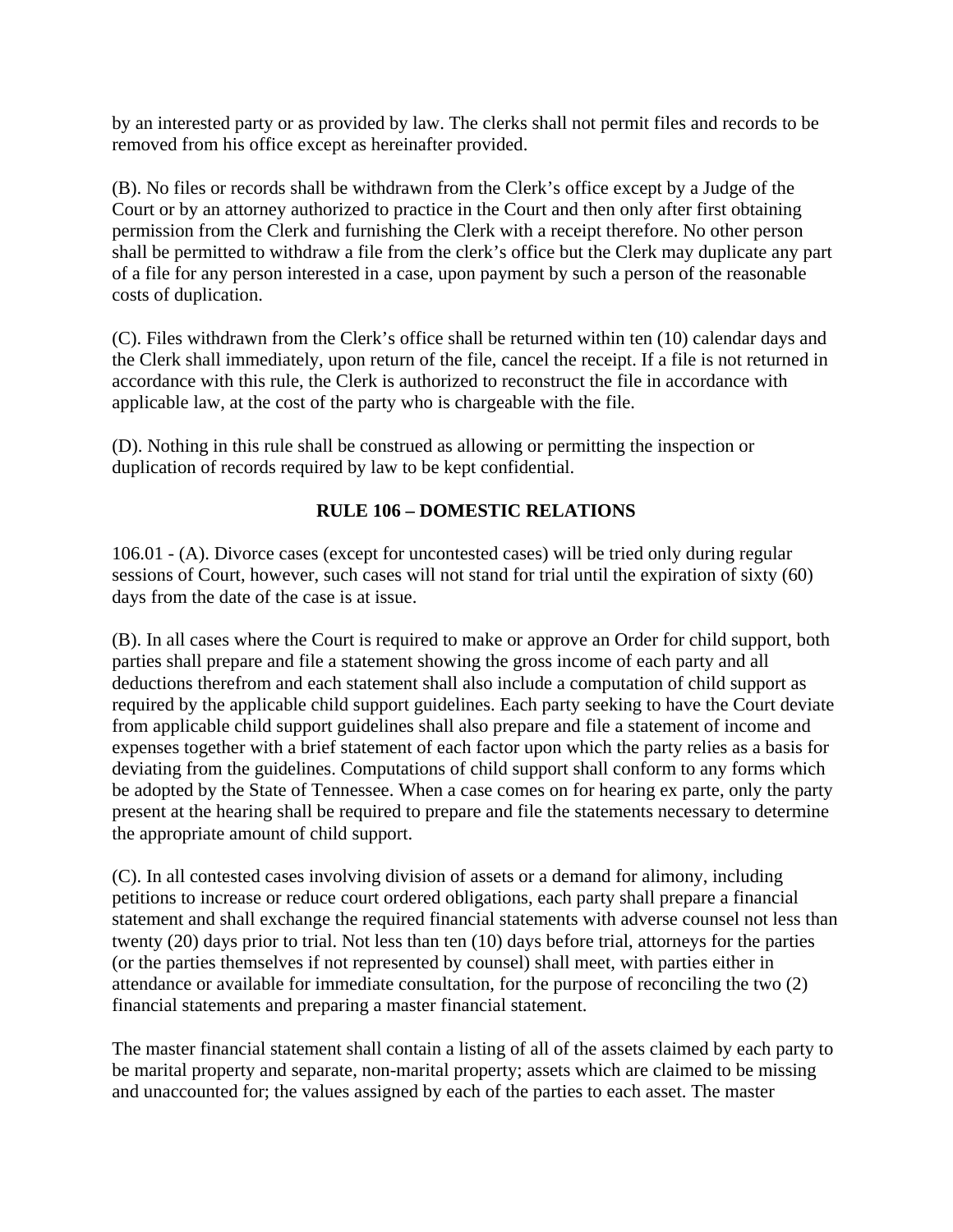statement shall further indicate which assets are not disputed and the party to whom such asset shall belong by agreement of the parties following the divorce. The assets shall be listed on the form in such a way that each item appears only once on the master list, but may be described parenthetically by the parties if their descriptions are relevant to the resolution of the dispute. The master financial statement shall likewise list each indebtedness and the asset securing that indebtedness. An asset set out on the master financial statement shall be assumed to be claimed by both parties unless otherwise designated as being conceded to one party or the other or is one which the parties have agreed to own as tenants in common following the divorce. Only the master financial statement shall be referred to at trial. An example of one form of a master financial statement which may be used by the parties is attached as Appendix B.

A party may compel compliance with these rules by motion promptly filed. Sanctions may include continuance of the lawsuit, striking the financial statement of a party or his pleadings, or taxation of costs to the party or counsel responsible for noncompliance.

(D). The master financial statement and the statements concerning child support required by this section must be filed with the Court ,and a copy provided to the opposing party prior to trial. If statements are not filed as required by this section, the Court may continue the trial of the case, may issue and serve on counsel a show cause order, or may, in its discretion, tax accrued costs personally to the party or attorney failing to comply.

(E). This rule shall apply equally to all cases heard by the Child Support Referee.

(F). No contested divorce action shall be placed on the docket in Circuit Court until the parties have scheduled a pre-trial conference.

(G). Any party involved in a domestic relations case which involves issues concerning children shall comply with the Parenting Legislation set out in T.C.A. 36-6-401 et seq and the Local Rules attached as Appendix C.

### **RULE 107 – SETTLEMENTS AND PLEAS**

107.01-It is the policy of the Judges of the Ninth Judicial District of Tennessee to encourage compromises and settlements in all civil suits at any state of the proceedings and to administer justice in the Criminal Courts as expeditiously and as economically as possible, therefore, settlements, compromises and other arrangements which eliminate the need for jurors should be brought to the Court's attention as soon as possible in order to avoid unnecessary expense to the counties. Failure to notify the respective Courts may result in punitive sanctions being imposed.

### **RULE 108 – EXHIBITS**

108.01-(A). Exhibits, including video recordings, which are proposed to be used at the trial (other than impeachment or rebuttal exhibits) shall be exhibited to opposing counsel for inspection prior to trial. No proposed exhibit shall be shown to the jury until duly admitted into evidence and appropriately marked. Depositions read into evidence shall be marked as exhibits.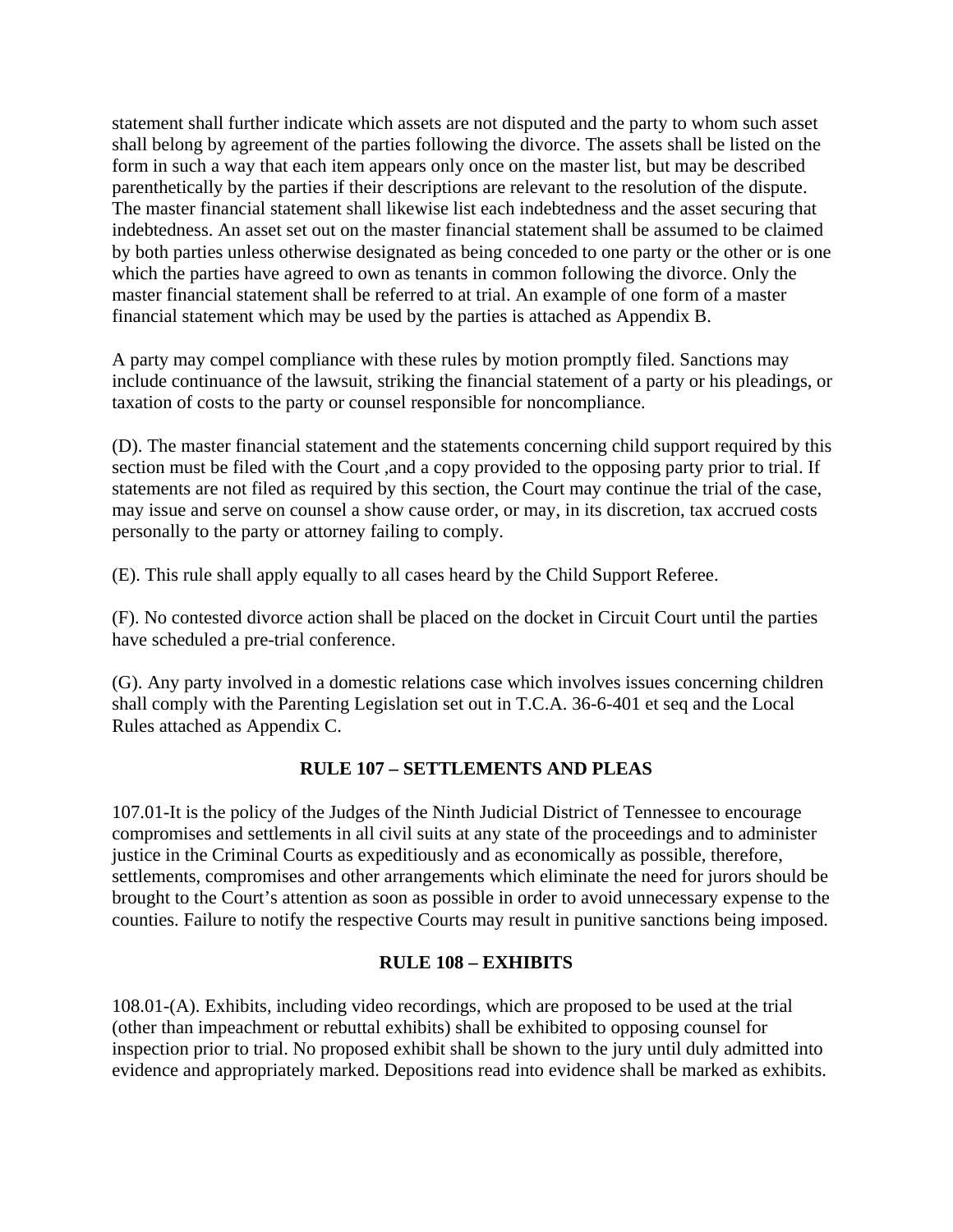(B). All trial exhibits shall be accounted for and placed in the custody of the Clerk of the respective court unless otherwise directed by the Court. Upon proper application, the Court may allow substitution of copies for the originals. In all civil cases, exhibits may be withdrawn after judgment becomes final without order of the Court. All exhibits not withdrawn within thirty (30) days after judgment becomes final may be disposed of by the Clerk. In criminal cases, exhibits shall only be withdrawn or disposed of pursuant to Court order.

## **RULE 109 – CASES REMOVED TO FEDERAL COURT**

109.01-In all cases removed to the Federal District Court from the Chancery Court or the Circuit Court of this district, the costs shall be taxed to the party who filed the lawsuit.

### **RULE 110 – ATTORNEY FEES**

110.01-Whenever it is necessary for the Court to determine a fee for an attorney, the attorney shall file a schedule of time and activities spend on the case, a statement of his fee arrangement with his client, if any, and a suggestion of the amount of a proper fee, or any other information requested by the Court.

## **RULE 111 – CONTINUANCES IN CIVIL CASES**

111.01-(A). Continuances may be granted by the Court at any time, upon proper motion, however, it will be the responsibility of the moving party to call the motion for hearing. Any motion for continuance not heard by the Court prior to trial date shall be deemed to have been abandoned unless undue hardship or injustice will result.

(B). After a case has been set for trial or hearing it **WILL NOT BE CONTINUED** except upon application to and approval by the Court.

(C). Failure of a material witness to appear at the trial shall not be grounds for a continuance unless a subpoena was issued not less than five (5) days before the trial date for witnesses residing in the county and ten (10) days for witnesses residing outside the county, and then only upon a proper showing by affidavit that the witness is in fact a material witness.

(D). All continuances granted shall be reflected by proper order of the Court.

(E). In cases continued, the Court may award expenses and attorney's fees, including

compensation to witnesses for lost income and/or travel expenses and tax the same as court costs, or to the moving party as a condition of continuance in an appropriate case.

# **PART II**

### **RULE 200 – CRIMINAL COURT**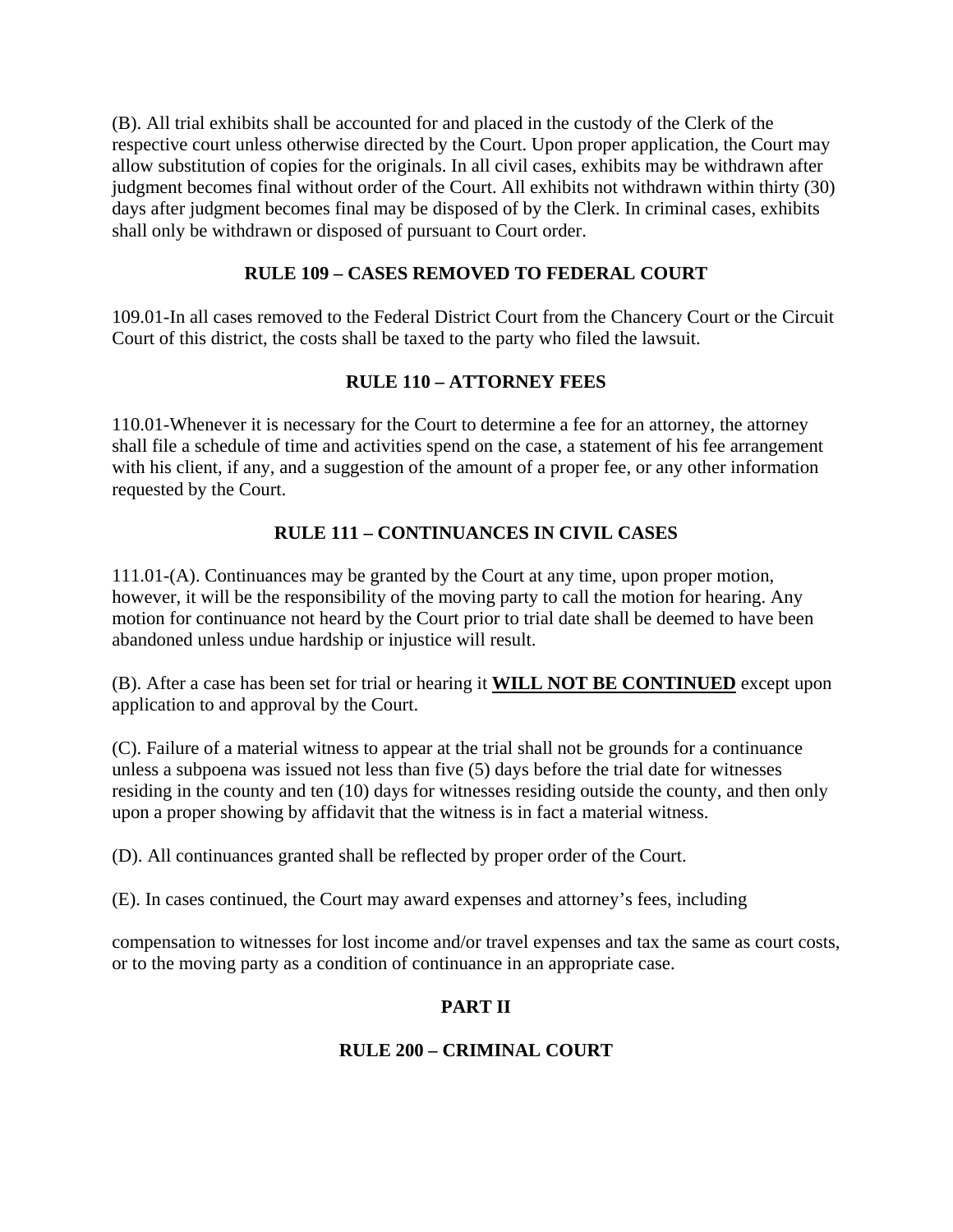200.01-(A). Criminal Court for the Ninth Judicial District of Tennessee shall open at 9:00 A.M. each day, Monday through Friday, and convene promptly for the orderly dispatch of business and the administration of justice.

(B). The Grand Jury for the respective counties will meet in accordance with the schedule set out on Appendix A hereto. Arraignment day will be on the next Monday after the Grand Jury meets and arraignments will begin promptly at 9:00 A.M. All attorneys practicing in the Criminal Courts for the respective counties shall be present on arraignment day and remain until the Court adjourns.

(C). All persons bound over by the Grand Jury shall be present on arraignment day, accompanied by their attorney or attorneys. Attorneys who have been appointed in General Sessions Court shall be reappointed in Criminal Court, except for good cause shown, and shall appear on arraignment day with the defendant or defendants for whom he or she were appointed to represent. Failure to appear, absent a satisfactory explanation, may result in punitive measures being taken against such attorney or attorneys for failure to appear. Failure of a defendant to appear may result in forfeiture of bond, and a capias for his or her arrest may issue immediately.

## **RULE 201 – MOTIONS**

201.01-(A). All motions and pleas must be reduced to writing and filed within fifteen (15) days after arraignment. A copy shall be furnished to adversary counsel at the time of filing. It shall be the responsibility of the attorney filing the motion or plea to see that adversary counsel is furnished a copy and to advise the Court that the motion or plea is filed. All motions and pleas shall be heard promptly. It is the responsibility of counsel filing a motion or plea to call it up for hearing. Any motion or plea not called up for hearing within seven (7) days after it is at issue will be deemed to have been waived and may be sua sponte overruled by the Court.

(B). Absent compelling reasons to the contrary any motions not filed at least ten (10) days prior to trial will be considered not timely filed and summarily overruled.

(C). Motions to be relieved as counsel shall be filed on or before the second Monday of the regular session of Court. Counsel desiring to be relieved shall appear with the accused whom he represents at the earliest possible time after such motion is filed. Failure to do so may result in punitive measures being imposed.

(D). All motions for probation shall be in writing and filed with the Clerk as soon as possible after the original hearing and not later then ten (10) days from date of judgment. Upon the filing of the motion, the Clerk will refer a copy of the petition to the probation officer who will report to the Court within thirty (30) days unless given additional time by the Court.

(E). A motion for new trial may only be applied for within thirty (30) days from verdict of judgment sought to be affected. The expiration of a regular session of Court during that period shall not shorten the time allowed. A motion for new trial must be submitted in writing within the time prescribed by this rule but may be amended at any time prior to the time it is heard. Such filing and any amendments will be subject to the provision of T.R.Cr.P.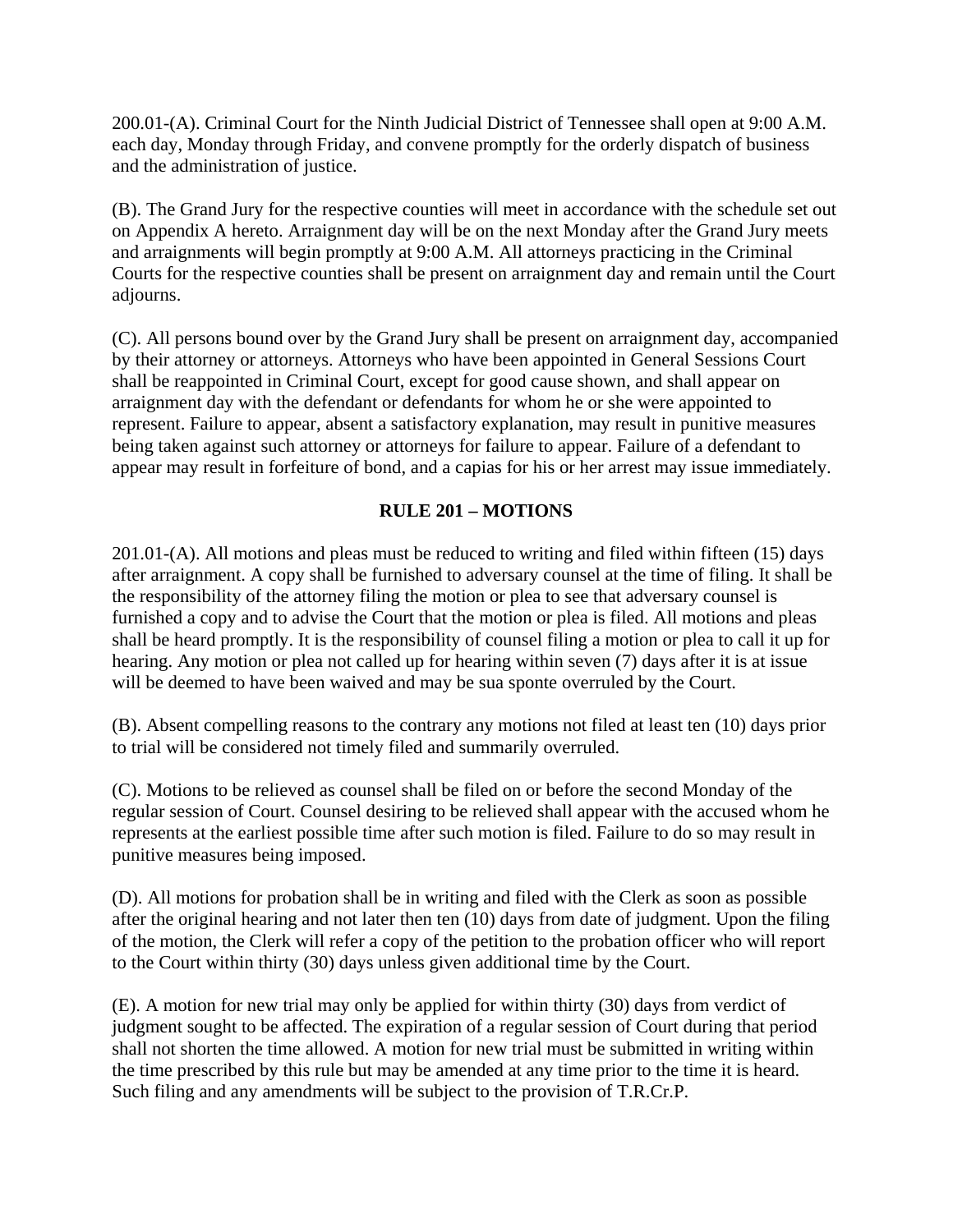(F). Discovery allowable by statute or the T.R.Cr.P. shall be made by written demand to

adversary counsel, but if a dispute arises as to discovery, timely motion to the Court shall be made. Service of such demand shall be in accordance with T.R.Cr.P.

(G). Motions to suppress shall be filed as soon as possible after indictment and within ten (10)

days after arraignment. An omnibus hearing will be held on Monday prior to trial to decide the issues raised by the motion unless sooner herd. An omnibus hearing should be requested if there are any mattes than can be passed upon by the Court prior to trial that will expedite the trial and eliminate excusing the jury during trial.

(H). Motion day will be the Monday of each week beginning on the second Monday of the docketed session. Motions for new trial, motions to the indictment, discovery, motions related to the evidence, sentencing will be heard as docketed according to filing.

## **RULE 202 – PREPARATION OF DOCUMENTS**

202.02-(A). All orders, decrees and judgments shall be prepared by the Clerk unless the Court specifically directs counsel to do so.

(B). It is the responsibility of the party appealing a case to procure the preparation of the transcript of the evidence or proceedings and to submit the same to adversary counsel and then to the Court for approval, and file the same with the Clerk within the time allowed by the Court, the T.R.Cr.P. and T.R.A.P.

# **RULE 203 – DISPOSITION OF CASES**

203.01-(A). All cases shall be prepared and tried as expeditiously as possible. The docket shall consist of a principal case for trial, a first alternate and a second alternate. The alternate cases shall be ready for trial upon the principal case being removed from the docket for any reason. All cases passed as second  $(2<sup>nd</sup>)$  alternates shall be ready for trial upon five (5) days notice. Presetting of cases may be done on the Clerk's docket by agreement of counsel. Continuances shall not be granted except upon agreement of the parties and upon approval of the Court, or upon good and sufficient cause properly established by appropriate affidavit or affidavits.

(B). All waivers of constitutional rights shall be in writing, approved by the attorney or attorneys representing the party. It shall be the positive duty of the attorney or attorneys to carefully explain to the client his rights, the effect of waiving them, and to insure that all waivers are done voluntarily, understandingly, and without promise of reward or under threat or duress.

(C). A negotiated plea may be arranged between the State, a defendant, or defendant and his, her or their counsel. However, all plea bargaining shall be entered into and completed on or before the Monday of the week in which the case is set for trial, otherwise leave of Court is required.

# **PART III**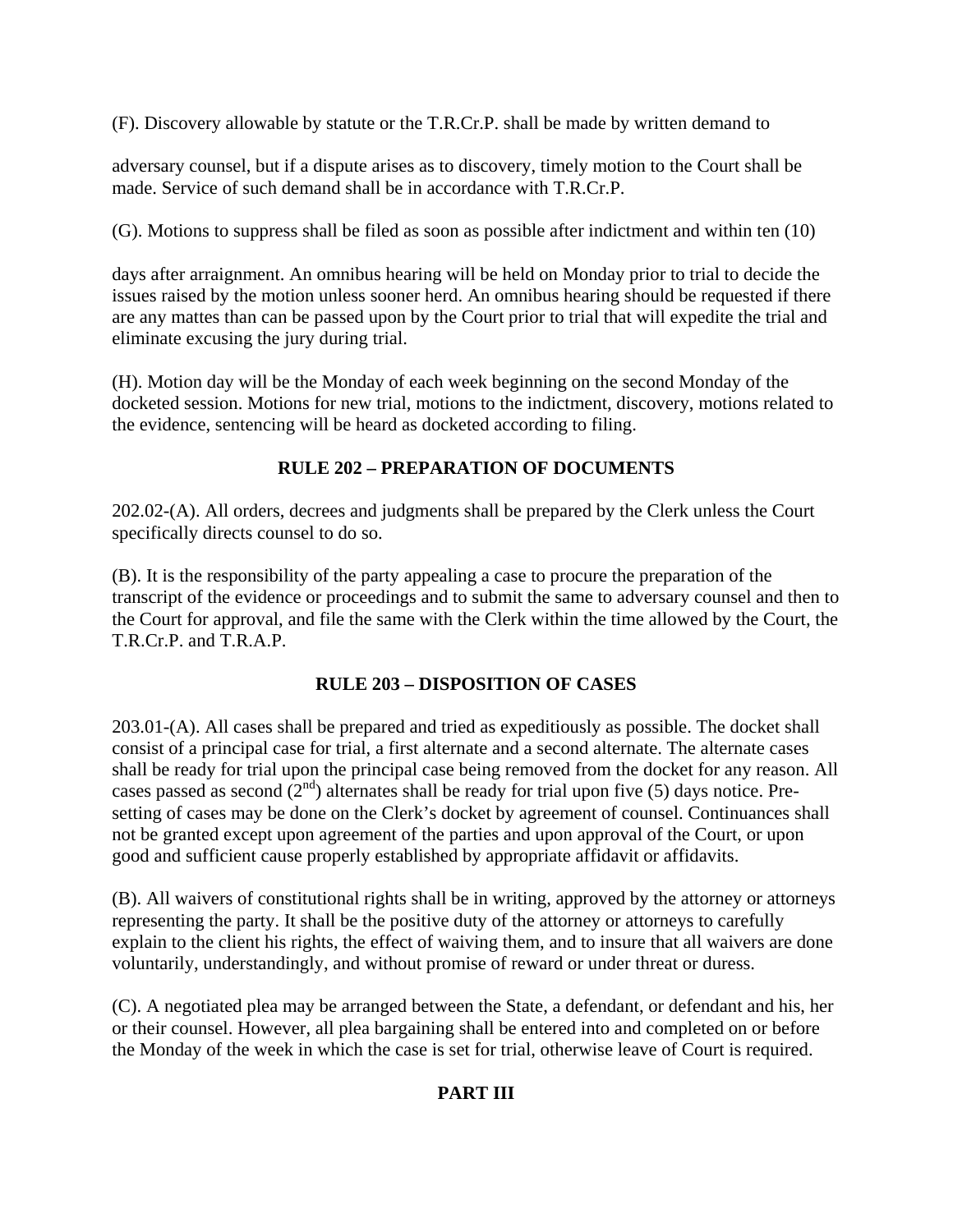#### **RULE 300 – CIRCUIT COURT**

300.01-(A). The Circuit Court for the Ninth Judicial District for the State of Tennessee shall convene promptly at 9:00 A.M. during the regularly scheduled sessions of Court. The Court, will, however, hear motions, ex parte matters and uncontested cases during regular session between 8:00 A.M. and 8:45 A.M in chambers as time permits. Notice of intention to hear such matters must be coordinated between the Judges secretary prior to the hearing date with a confirmation letter to follow. Contested matters requiring the taking of proof will not be heard under this rule.

#### **RULE 301 – SCHEDULING CASES FOR TRIAL**

301.01-(A). At the conclusion of the jury docket for the term of Court, parties or their attorneys may schedule jury trials for the next session of Court by agreement, in consultation with the Judge's Secretary, at which time Judge's Secretary will place such cases on the docket for trial upon receiving notice from the attorneys or parties that a date has been agreed upon.

(B). In addition to the foregoing, and in the event a jury trial has not been set at a pretrial conference the Court will hold regular docket soundings in each county on the last day of each regular session of Court, beginning at 9:00 A.M. except for Roane County which docket sounding will be at 11:00 A.M., for the purpose of filling the remainder of the docket and scheduling cases where the attorneys or parties cannot agree on a date. The Court will also schedule such alternate cases as efficiency requires. Since the docket sounding date is established by these rules, lack of notice of docket sounding will not be an acceptable excuse for failure to attend.

(C). All attorneys or parties with cases pending which have not been set for trial will be expected to attend docket sounding in person or by representative, provided, however, that all representatives shall be members of the bar except as may otherwise be permitted by rule of the Supreme Court. Absence from docket sounding may result in the Court scheduling cases for trial on any available date and conflicts in scheduling will not be an acceptable ground for granting a continuance except under extraordinary circumstances.

(D). Non-jury matters shall be scheduled by notice from the Court or Clerk or in consultation with the Judge's Secretary by agreement of the parties. When non-jury matters are scheduled for trial, counsel will furnish the Judge's Secretary with a realistic estimate of the time required for trial. Such non-jury matters must be set for trial not less than five (5) days before the trial or hearing. Cases requiring at least one (1) full day for trial should be called to the Court's attention for special settings.

(E). Non-jury matters not set for trial or hearing during two (2) consecutive sessions of Court will be dismissed for **FAILURE TO PROSECUTE** and no notice thereof will be given except that a copy of the order of dismissal will be served as required by T.R.C.P., provided, however, the Court may grant continuances upon good cause being shown.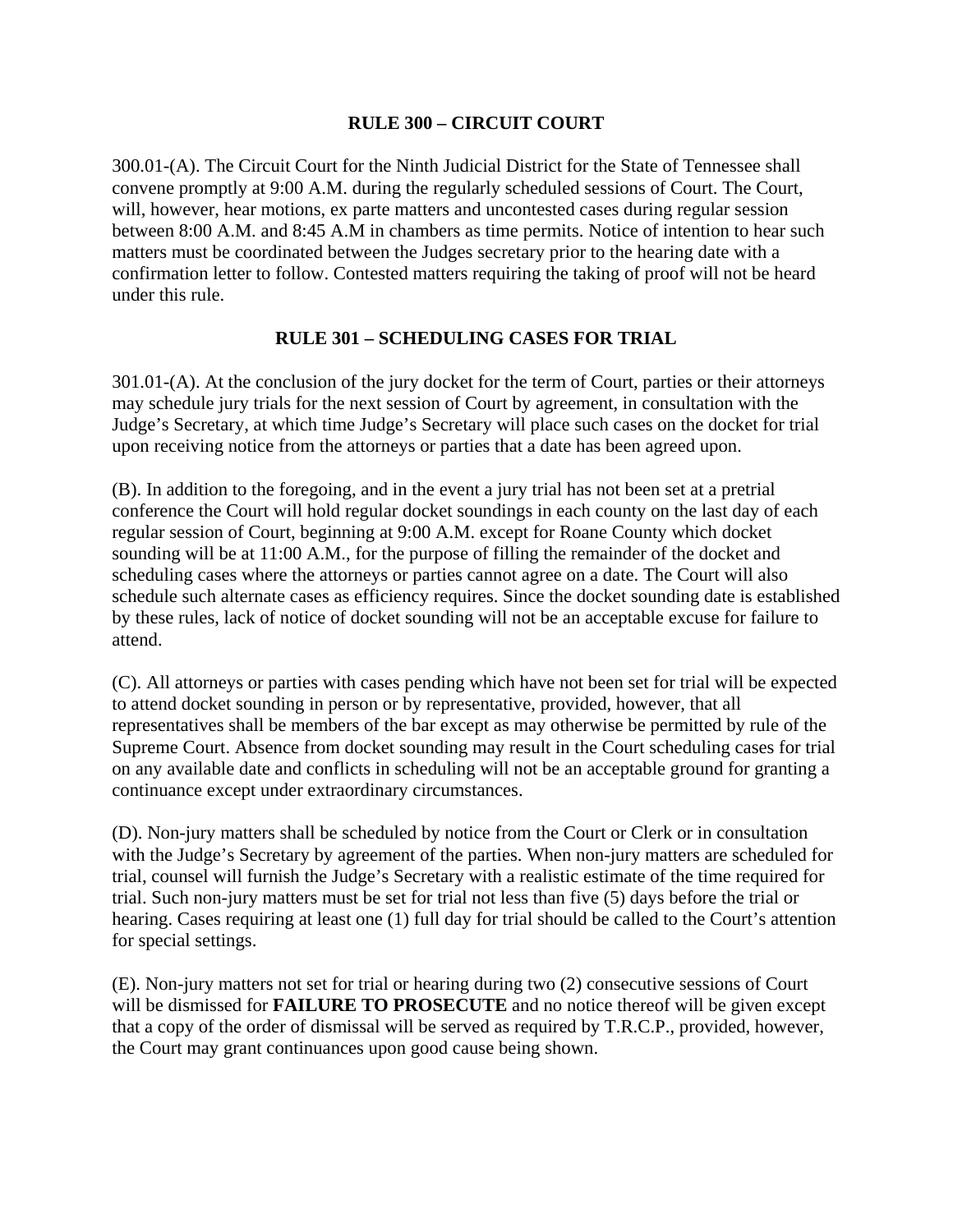(F). Non-jury cases will be called for trial and tried in order in which they are set for trial. All parties and their attorneys are expected to be in attendance when their cases are called.

## **RULE 302 – CONTINUANCES OF ALTERNATE CASES**

302.01-(A). If a primary jury case is still for trial at 3:00 P.M. on the last work day preceding the trial date, any case set for alternate on the same date shall be continued. If a primary case is removed from the docket for any reason prior to 3:00 P.M. on the last working day preceding the trial date, the alternate case shall be for trial, therefore all alternate cases are expected to be ready for trial. Any alternate case not reached because a case ahead of it was tried it may be immediately set for trial at the next session of court by agreement and in consultation with the Judge's Secretary. Cases continued on motion of either party, will not be set until after the conclusion of the jury docket for the term.

(B). The Judge's Secretary will notify the attorneys or parties as soon as possible when alternate cases are for trial, however, primary responsibility rests with the attorneys or parties to be aware of the status of their cases.

## **RULE 303 – MOTIONS**

303.01-(A) – It shall be the responsibility of the moving party to call all pre-trial motions for hearing as far in advance of the trial date is reasonably possible. The attorneys or pro-se parties shall be responsible for contacting the Judge's Secretary to obtain a hearing date for all motions. All such motions not called for hearing prior to trial date are deemed abandoned unless otherwise ordered by the Court for good cause shown.

### **RULE 304 – WORKERS COMPENSATION CASES – DEPOSITIONS**

304.01 – In all contested cases, a copy of all medical or expert depositions relied upon by an party as proof in a workers' compensation case shall be mailed or delivered to the Judge's office at least seven (7) days prior to the hearing date.

# **RULE 305 – APPEALS TO CIRCUIT COURT**

305.01 – The Clerk upon receiving the pleadings on a case appealed to Circuit Court or their attorneys setting an appeal for hearing at the next available non-jury appeal date.

305.02 – In the event a party or their attorney has requested a jury for an appealed case, the plaintiff shall immediately file pleadings in accordance with the Tennessee Rules of Civil Procedure, and the defendant shall answer in accordance with the Tennessee Rules of Civil Procedure.

# **PART IV**

### **RULE 400 – CHANCERY COURT**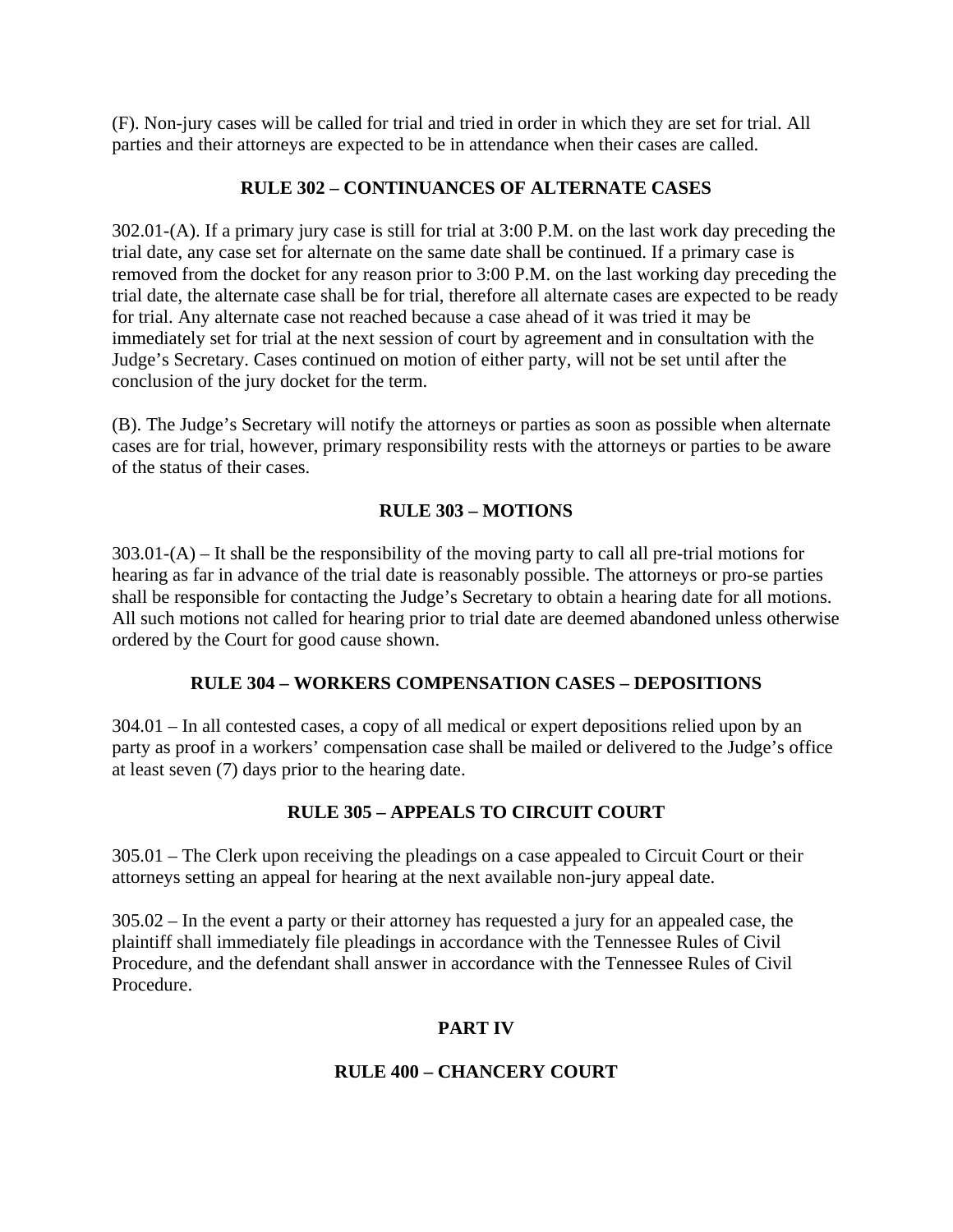400.01 - The Chancery Court for the Ninth Judicial District for the State of Tennessee shall convene promptly at 9:30 A.M. during the regularly scheduled sessions of the Court as shown on Appendix A hereto. The Court will, however, hear motions, ex parte matters and uncontested cases during the regular sessions between the hours of 8:30 A.M. and 9:30 A.M. in chambers as time permits. Notice of intention to hear such matter must be given to the Clerk prior to the hearing date.

## **RULE 401 – SCHEDULING CASES FOR TRIAL**

401.01-(A). The Court will hold regular docket soundings in each county, beginning at 9:30 A.M. on the last day of each regular session of Court in that county for the purpose of scheduling cases for trial at the next regular session of Court. Since the docket sounding date is established by these rules, lack of notice of docket sounding will not be an acceptable excuse for failure to attend. The Court may also set cases for trial upon motion with proper notice to opposing parties or their counsel.

(B). All attorneys or parties with cases pending which have not been set for trial will be expected to attend docket sounding in person or by representative, provided, however, that all representatives shall be members of the bar except as may otherwise be permitted by rule of the Supreme Court. Absence from docket sounding may result in the Court scheduling cases for trial on any available date and conflicts in scheduling will not be an acceptable ground for granting a continuance except under extraordinary circumstances.

(C). Wheresoever possible, motions and pre-trial conferences shall be scheduled on the first day of each regular session of Court.

(D). Cases which have not been set for trial or hearing during two (2) consecutive sessions of Court will be dismissed for **FAILURE TO PROSECUTE** and no notice thereof will be given except that a copy of the order of dismissal will be served as required by T.R.C.P., provided, however, the Court may grant continuances upon good cause being shown.

(E). All cases will be called for trial in the order in which they are set. All parties and their attorneys are expected to be in attendance when their cases are called.

### **RULE 402 – MOTIONS**

402.01-It shall be the responsibility of the moving party to call all pre-trial motions for hearing as far in advance as is reasonably possible. All such motions not called for hearing prior to the trial date will be deemed to have been abandoned unless otherwise ordered by the court for good cause shown. As hereinabove set out in Rule 401.01, motions which are pending on the date of docket setting shall, wheresover possible, be scheduled for hearing on the first day of each regular session of court.

# **RULE 403 – ATTENDANCE**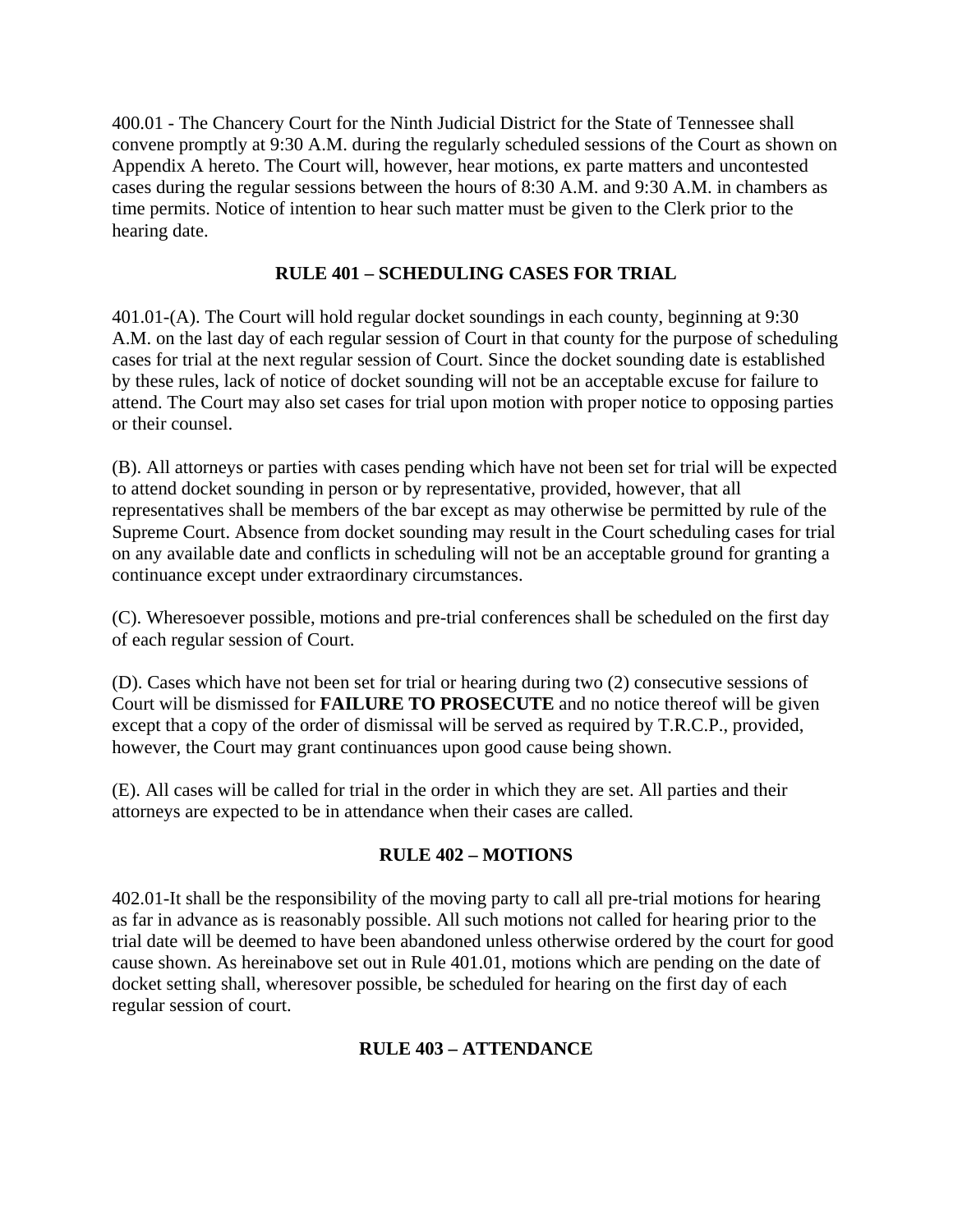403.01-(A). If any party does not appear at a scheduled hearing on a motion, pre-trail conference, or any matter scheduled to be heard on a motion docket, the Court may strike or adjudicate the motion or take such other action as the Court deems appropriate. Counsel who will be late for motion hearing shall notify the Clerk in advance of the hearing or have an announcement to the effect made at the call of the docket.

(B). The Court may assess and tax as costs reasonable fees and expenses against any party who fails to appear at a scheduled hearing.

### **RULE 404 – MOTION DAY**

404.01-The first Thursday of each calendar month shall be set aside as motion day. On this day, the Court will be in session at the Roane County Courthouse in Kingston for the dispatch of any business from any of the counties in the judicial district that may properly come before it. Notice of intention to hear motions and ex parte matters on that day should be given to the Clerk and Master at Kingston. Matters will be considered in the order in which the Clerk is notified. Attorneys should withdraw and bring with them the necessary court files.

#### **RULE 405 – NON-MINUTE ENTRY ORDERS**

405.01-Orders not affecting the legal course of action, such as orders setting a case for trial, orders acting upon a request for continuances, et cetera, may be designated by the Clerk as a non-minute order. Memorandum Opinions, unless otherwise designated by the Court, shall be treated as non-minute entries. Such designated orders shall be marked filed and placed in the file of a case but not spread upon the minutes of the Court.

#### **APPENDIX A**

Regular sessions for the respective Courts of the Ninth Judicial District for the State of Tennessee shall be as follows:

### **CHANCERY COURT**

ROANE COUNTY: Second Monday in the months of October, February and June.

LOUDON COUNTY: First Monday in the months of December, April and August.

MORGAN COUNTY: Second Monday in the months of September, January and May.

MEIGS COUNTY: Third Monday in the months of November, March and July.

#### **CRIMINAL COURT**

ROANE COUNTY: First Monday in the months of March, July and November.

LOUDON COUNTY: First Monday in the months of January, May and September.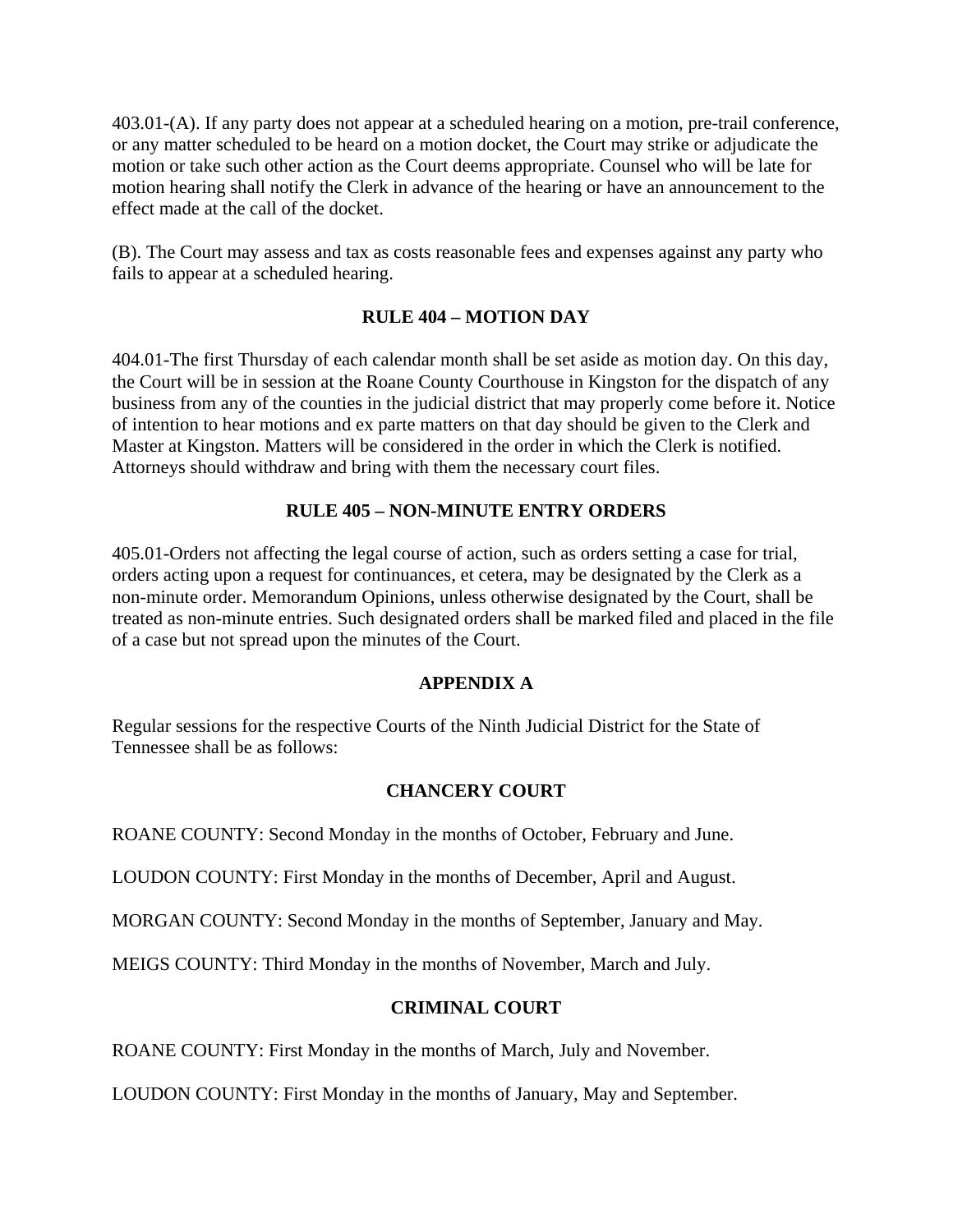| MORGAN COUNTY: Second Monday in the months of February, June and October. |
|---------------------------------------------------------------------------|
| MEIGS COUNTY: Third Monday in the months of April, August and December.   |

#### **CIRCUIT COURT**

ROANE COUNTY: First Monday in the months of January, May and September.

LOUDON COUNTY: First Monday in the months of March, July and November.

MORGAN COUNTY: First Monday in the months of April, August and December.

MEIGS COUNTY: Third Monday in the months of February, June and October.

#### **GRAND JURY**

ROANE COUNTY: Third Monday in the months of February, June and October.

LOUDON COUNTY: Second Monday in the months of April, August and December.

MORGAN COUNTY: Third Monday in the months of January, May and September.

MEIGS COUNTY: Fourth Monday in the months of March, July and November.

#### **APPENDIX B**

#### **MASTER FINANCIAL STATEMENT**

DESCRIPTION HUSBAND'S WIFE'S CONCEDED CONCEDED VALUE PROPERTY TO OF ASSET VALUE VALUE TO HUSBAND WIFE TO FOUND BY TRIAL COURT BY WHOM AWARDED

**COURT** 

LIABILITIES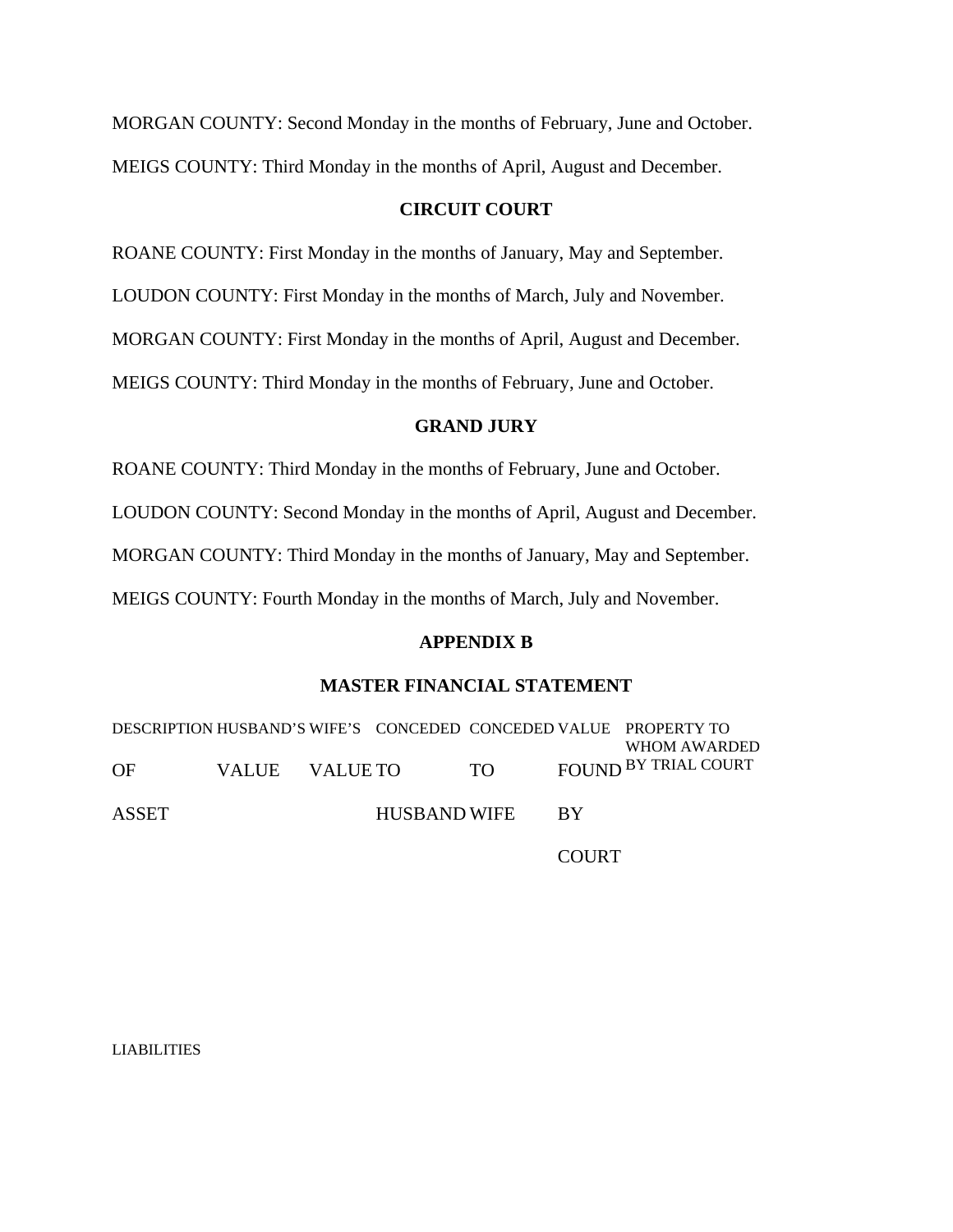#### CREDITOR AMOUNT OF DEBT OWING AMOUNT OF PERIODIC PAYMENTS ASSET

#### SECURING

**DEBTS** 

APPENDIX C

### Local Rule Governing Procedures

To be followed

In the 9th Judicial District

Regarding T.C.A. Sec. 36-6-401 et seq (2000)

(Parenting Legislation)

1. General Provisions: This rule is adopted to promulgate procedures to be followed in the Courts of Record in the 9th Judicial District of Tennessee so as to ensure that the intent of that legislation is carried out by those parties with children involved in domestic relations cases, by clerks, by attorneys, by providers (parenting plan educators and mediators), and by the Courts. If any provision herein is found to be in conflict with the legislation, the legislation will prevail.

2. Duties of Clerks:

A. When a complaint for divorce or petition for modification in a

post-divorce case is filed with the clerk's office, the clerk shall assure that the parenting plan package has been attached to the summons and has been made available to the filing party. If the filing party is represented by an attorney, the package shall be attached to the summons by the filing attorney. If the filing party is not represented by an attorney, the clerk shall give the filing party a package. The same package will be included in the summons to the defendant/respondent.

B. Package Contents: The package shall contain the following:

[1] The General Order and open letter from the judges;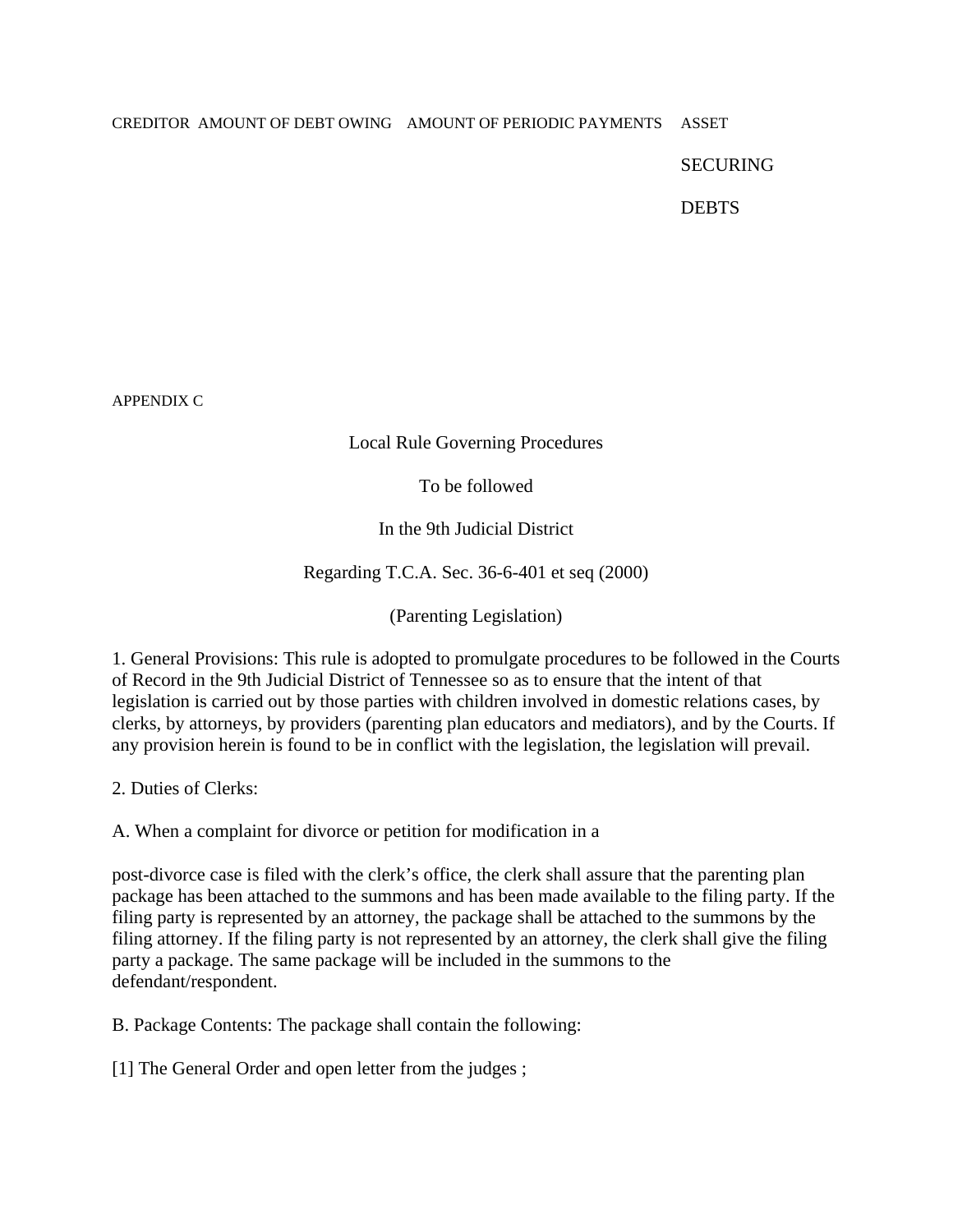[2] The parents guide for education;

[3] The parents guide for mediation;

[4] The parents guide for developing a parenting plan;

[5] A list of approved educational providers;

C. The following documents will be made available by the clerks to attorneys and parents upon request:

[1] Temporary Parenting Plan;

[2] Permanent Parenting Plan;

D. Check List: A check list will be attached by the clerk to each case file involving divorce proceedings with minor children. The check list will be completed by the clerk as items are furnished to parties, or filed by parties, attorneys, providers or the court.

3. Duties of Attorneys: Attorneys representing parents involved in divorce proceedings involving minor children shall:

A. Secure from the clerk's office or otherwise all approved forms utilized

under this rule;

B. Furnish a copy of the package (3B of this rule) to their client and explain

the contents to the client;

C. Attach a copy of the package to any summons filed on behalf of plaintiff/petitioner, to be served with the summons on the defendant/respondent.

D. Monitor their clients timely attendance at a parent education seminar.

E. Assist client in selecting/reaching agreement as to an appropriate

mediator if a parenting plan has not been timely agreed to by the parties.

F. File with the complaint, petition or answer as the context requires an agreed

to or proposed parenting plan on Form 20. If a temporary parenting plan is sought, a proposed temporary parenting plan will be submitted to be acted on by the court, if appropriate, ex-parte or at an early hearing. It is strongly suggested that the blanks in the form be filled out by hand and/or highlighted for easier review by the court.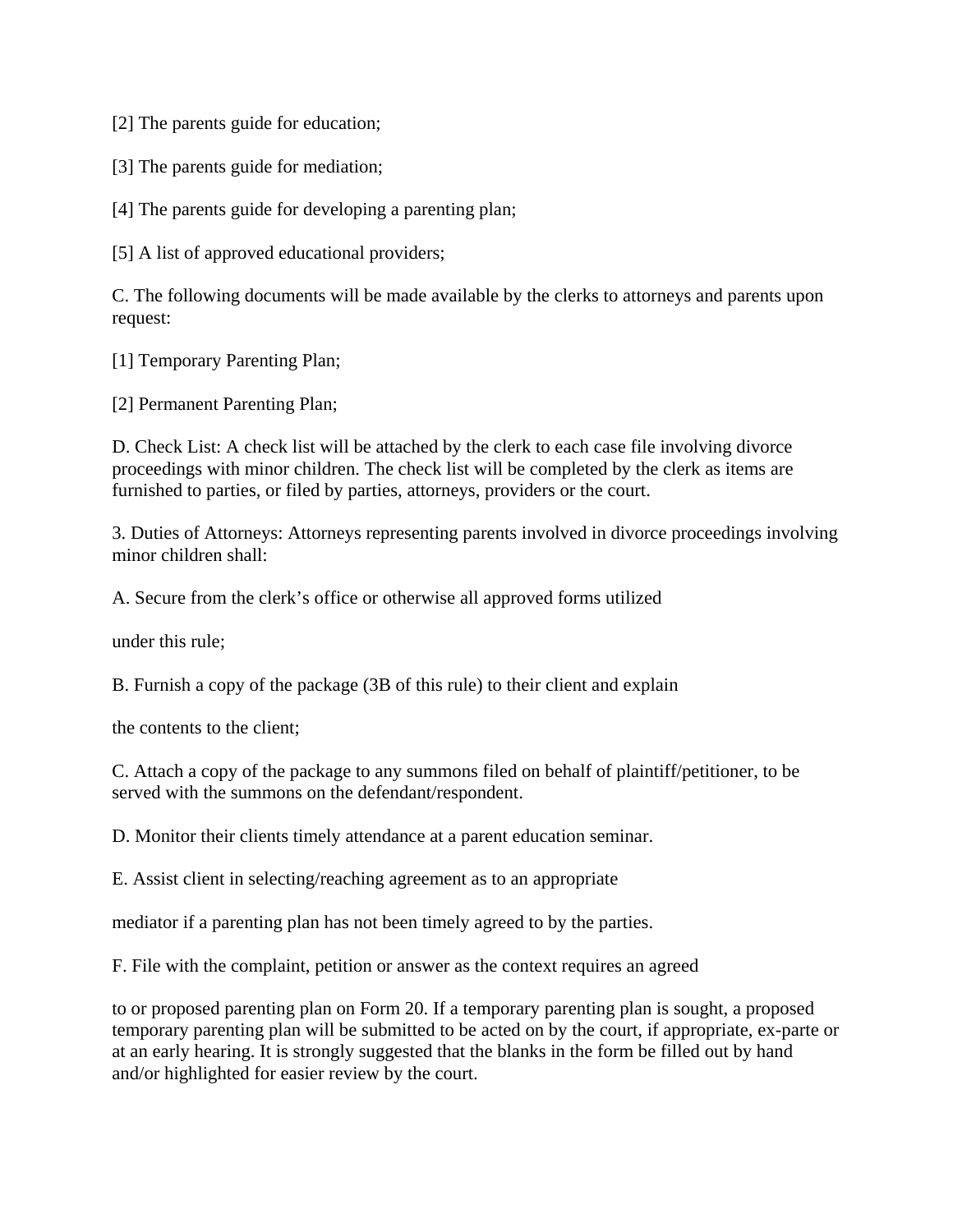G. The agreed or ordered parenting plan will be attached to the Martial

Dissolution Agreement or Decree as an exhibit and will not be duplicated in the

MDA or Decree.

8. Duties of Providers:

A. The Education Committee will receive and act upon applications from

providers who seek approval to provide parent education seminars. A list of approved providers will be furnished to the clerks to be included in the package.

B. The Educational Providers will make all arrangements for time, place and

fees for seminars to be conducted in no less than two hour blocks. Seminar schedule for each provider will be provided to the clerk to be made available to parents and attorneys.

C. Educational Providers will notify the courts by filing with the appropriate clerk a copy of a certificate of attendance given to parents attending the classes. Certificates shall include the following: Name, Social Security numbers; docket number; name of educational provider; date class was attended; and be signed by a representative from the seminar facilitator.

D. Fees: The fee or costs of the parenting seminars shall be borne by the

parties. Fees may be reduced or waived for indigent persons. The Educational Provider will be expected to provide an appropriate number of pro bono slots for indigent persons.

5. Mediators:

At anytime during the divorce proceedings, parents may choose to participate in a method of alternative dispute resolution and select their own mediator or arbitrator. However, if the court is involved, either by the court's own motion or by motion of one or both parties, the court will appoint a mediator pursuant to Supreme Court Rule 31. If the parties are unable to reach an agreement on a permanent parenting plan within 120 days after the commencement of the action, the parties may submit a scheduling order to the court including a referral to mediation or alternative dispute resolution or request for a waiver for just cause. The court may designate a Rule 31 family mediator by court order. A list of mediators who have met the court's criteria will be provided to the attorneys and parents. The mediators' fees may be taxed as court costs or the court may determine the case is appropriate for pro bono mediation to be coordinated through legal services. The mediator is responsible for reporting to the court pursuant to Supreme Court Rule 31.